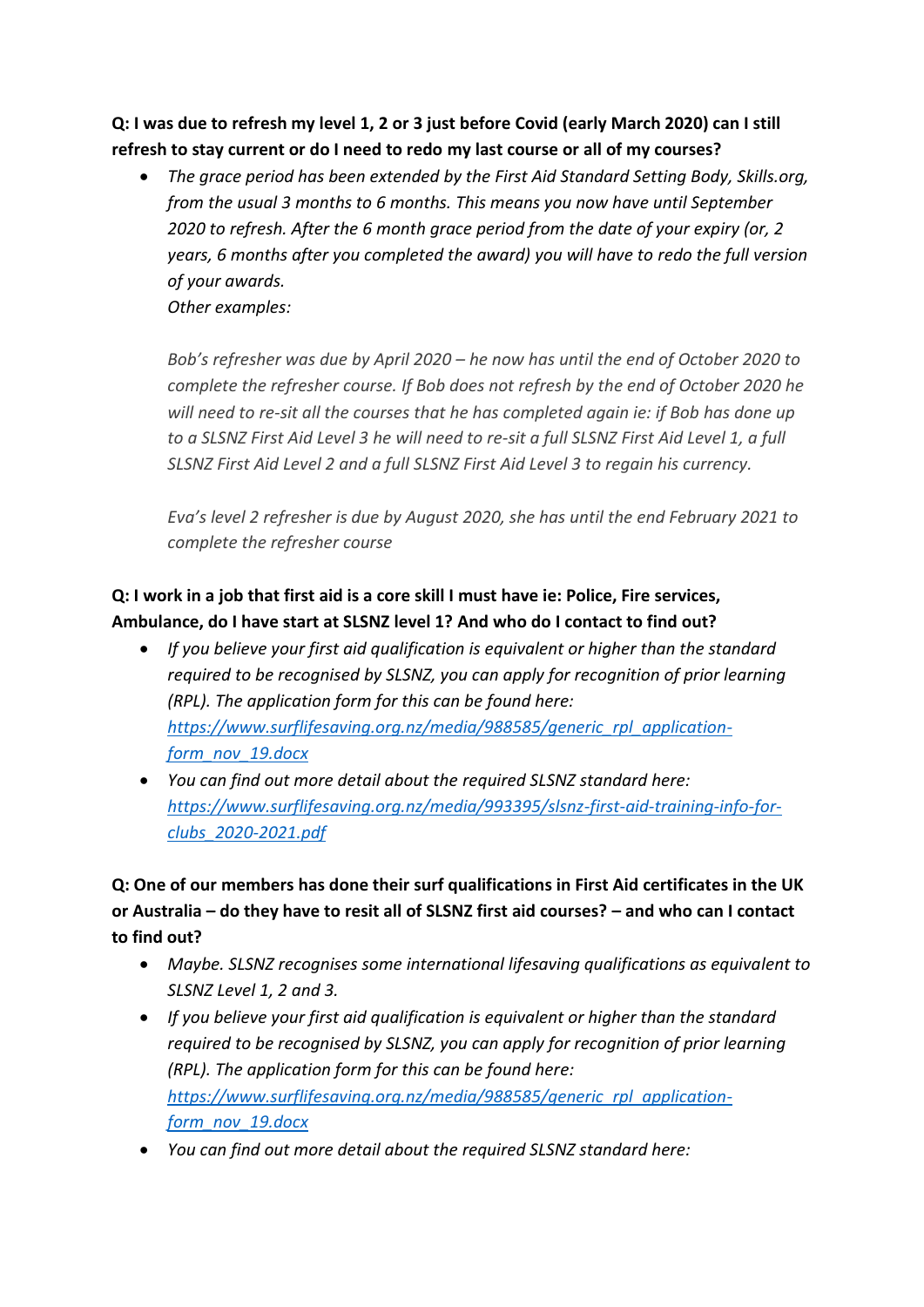*[https://www.surflifesaving.org.nz/media/993395/slsnz-first-aid-training-info-for](https://www.surflifesaving.org.nz/media/993395/slsnz-first-aid-training-info-for-clubs_2020-2021.pdf)[clubs\\_2020-2021.pdf](https://www.surflifesaving.org.nz/media/993395/slsnz-first-aid-training-info-for-clubs_2020-2021.pdf)*

### **Q: I have done an external Work Place First Aid do I have to do the full SLSNZ Level 1?**

 *Yes you do - The competencies covered in the SLSNZ level 1 are more than what is covered in a full Work Place First Aid level 1 and 2 (WFPA). SLSNZ First Aid level 1 also covers oxygen and automated external defibrillation (AED) as well as basic physiology of drowning and beach management.*

## **Q: I have done a level 2 Work Place First Aid, do I have to do the full SLSNZ First Aid level 1?**

 *Yes you do - The competencies covered in the SLSNZ level 1 are more than what is covered in a full Work Place First Aid level 1 and 2 (WFPA). SLSNZ First Aid level 1 also covers oxygen and AED as well as basic physiology of drowning and beach management.*

### **Q: I have done a level 2 Work Place First Aid do I have to do the SLSNZ level 2?**

 *Yes you do - The competencies covered in SLSNZ First Aid level 1 are the equivalent of a full Work Place First Aid (WPFA). level 1 and 2 The SLSNZ level 2 focusses on transport and spinal trauma management and further learning around defibrillation – this is not covered in an external Work Place level 2*

# **Q: How do I get my NZQA Unit Standard credits registered for completion of SLSNZ First Aid level 1 and what are they?**

 *NZQA Unit Standards assessed for US 600, 6401, 6402 can be registered on completion of SLSNZ First Aid level 1 if a SLSNZ Member provides their NZQA number at the time they do the course. If for some reason you do not have your NZQA number on the day – you can contact your administrator or first aid provider and arrange to have this done. More information is available on the SLSNZ website: [https://www.surflifesaving.org.nz/media/993395/slsnz-first-aid-training-info-for](https://www.surflifesaving.org.nz/media/993395/slsnz-first-aid-training-info-for-clubs_2020-2021.pdf)[clubs\\_2020-2021.pdf](https://www.surflifesaving.org.nz/media/993395/slsnz-first-aid-training-info-for-clubs_2020-2021.pdf)*

**Q: I did SLSNZ First Aid level 1 and 2 in 2019 and I am doing SLSNZ First Aid level 3 this year – can I get any NZQA Unit Standards registered for the level 2 and 3 that I complete this year?**